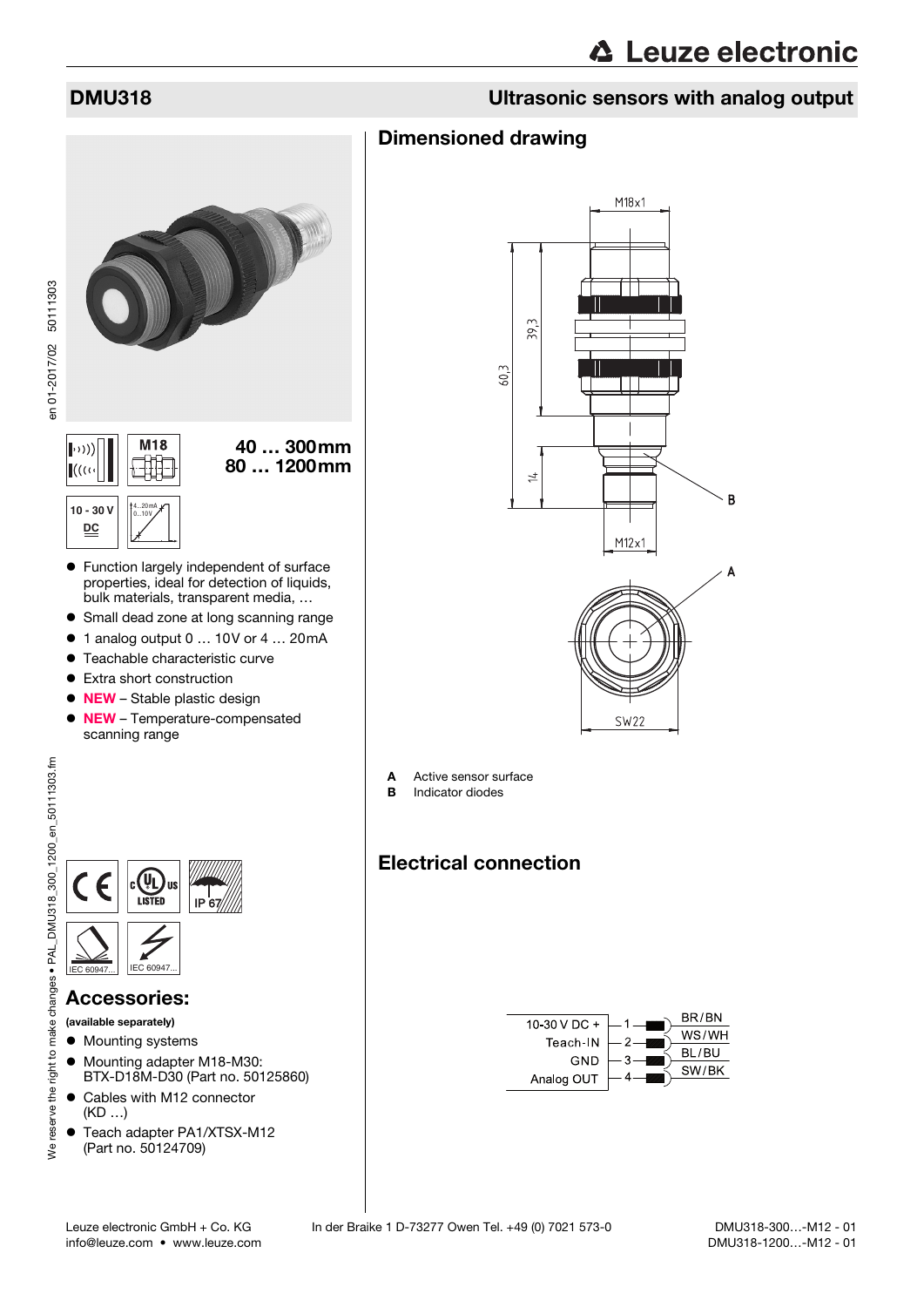# **△ Leuze electronic**

Diagrams DMU318-300/…-M12

> $-100$ -50 0 50  $10<sub>0</sub>$

Ē cone

# DMU318

0 50 100 150 200 250 300 350  $v1$ 

Object distance x [mm]

 $\overline{v}$ 

Typ. response behavior (plate 100x100mm)

### Technical data Ultrasonic specifications **DMU318-300/…-M12 DMU318-1200/…-M12**

Scanning range 1) Reproducibility  $+0.5$ <br>Switching hysteresis  $1\%$ <sup>3)</sup> Switching hysteresis  $\frac{1}{8}$  3)<br>
Temperature drift  $\leq 5\%$  4) Temperature drift **Timing** 

Electrical data Operating voltage U<sub>B</sub> <sup>5)</sup> Residual ripple  $\pm$  5% of U<sub>B</sub> Open-circuit current ≤ 35mA Analog output

# **Indicators**<br>Yellow LED

Yellow and green LEDs flash<br>Green LED

# **Mechanical data**<br>Housing

Housing Plastic (PBT)<br>Active surface Activities of the Plastic (PBT) Weight<br>
Ultrasonic transducer<br>
Elezoceramic 6 Ultrasonic transducer<br>Connection type Fitting position **Any** 

### Environmental data

Ambient temp. (operation/storage) Protective circuit 7) VDE protection class **III** III<br>Degree of protection **III** IP 67 Degree of protection<br>
Standards applied<br>
Standards applied<br>
IP 67 Standards applied<br>Certifications

1) At  $20^{\circ}$ C<br>2) Target

2) Target:  $100 \text{mm} \times 100 \text{mm}$  plate<br>3) From end value

3) From end value

4) Over the temperature range -20°C … +70°C

5) For UL applications: use is permitted exclusively in Class 2 circuits according to NEC

…/V…

6) The ceramic material of the ultrasonic transducer contains lead zirconium titanate (PZT)

7) 1=short-circuit and overload protection, 2=polarity reversal protection, 3=wire break and inductive protection These proximity switches shall be used with UL Listed Cable assemblies rated 30V, 0.5A min,

in the field installation, or equivalent (categories: CYJV/CYJV7 or PVVA/PVVA7)

### 40 ... 300mm <sup>2)</sup><br>40 ... 300mm 80 ... 1200mm <sup>2)</sup><br>80 ... 1200mm Adjustment range  $\begin{array}{ccc}\n\text{Adiagram} & \text{Adiagram} \\
\text{Adiagram} & \text{Adiagram} \\
\text{Bdiagram} & \text{Bdiagram} \\
\text{Bdiagram} & \text{Bdiagram} \\
\text{Adiagram} & \text{Bdiagram} \\
\text{Bdiagram} & \text{Bdiagram} \\
\text{Bdiagram} & \text{Bdiagram} \\
\text{Bdiagram} & \text{Bdiagram} \\
\text{Bdiagram} & \text{Bdiagram} \\
\text{Bdiagram} & \text{Bdiagram} \\
\text{Bdiagram} & \text{Bdiagram} \\
\text{Bdiagram} & \text{Bdiagram} \\
\text{$ Ultrasonic frequency  $300kHz$ <br>
Typ opening angle<br>  $7^\circ + 2^\circ$   $8^\circ + 2^\circ$ Typ. opening angle  $7^\circ \pm 2^\circ$  and  $8^\circ \pm 2^\circ$  and  $8^\circ \pm 2^\circ$  and  $\leq 2$ mm  $\leq 2$ mm  $\leq 2$ mm Resolution < 2mm < 2mm Direction of beam  $\frac{\text{Axial}}{\pm 0.5\%}$  1 3  $\pm 0.5\frac{\text{Axial}}{\pm 0.5\%}$   $\pm 0.5\frac{\text{Axial}}{\text{Axial}}$   $\pm 0.5\frac{\text{Axial}}{\text{Axial}}$   $\pm 0.5\frac{\text{Axial}}{\text{Axial}}$   $\pm 0.5\frac{\text{Axial}}{\text{Axial}}$   $\pm 0.5\frac{\text{Axial}}{\text{Axial}}$   $\pm 0.5\frac{\text{Axial}}{\text{Axial}}$   $\pm 0.5\frac{\text{Axial}}$  $\pm$  0.5% <sup>1) 3)</sup><br>1% <sup>3)</sup>  $≤ 5\%$  <sup>4)</sup> Readiness delay < 100ms < 100ms 10 ... 30V DC (incl.  $\pm$  5% residual ripple)<br> $\pm$  5% of U<sub>B</sub> 1 analog output 4 … 20mA 1 analog output 0 … 10V Load resistance  $\begin{array}{ll} \text{Current output: } \mathsf{R}_{\mathsf{L}} \le 500 \Omega, \ \text{Voltage output: } \mathsf{R}_{\mathsf{L}} \ge 2 \, \mathsf{k} \Omega \ \end{array}$ <br>Characteristic curve adjustment  $\begin{array}{ll} \mathsf{1-point}\ \mathsf{teach:}\ \mathsf{teach-in}\ (\mathsf{pin}\ 2)\ 2\ \ldots\ 7 \ \text{s to}\ \mathsf{GND}, \ \text{Characteristic curve inversion:}\ \mathsf{teach-in}\ (\mathsf{pin}\ 2) > 12 \ \$ Analog output error signal Distance too small: approx. 3.8mA, Distance too large: approx. 11V / approx. 21mA

Analog OUT: object detected<br>Teach-in / teaching error Contain the scanning range

Epoxy resin, glass fiber reinforced<br>65g M12 connector, 4-pin

-20° ... +70°C/-20° ... +70°C<br>1, 2, 3<br>III UL 508, CSA C22.2 No.14-13 5) 8)





### Notes

**Observe intended use!**

- This product is not a safety sensor and is not intended as personnel protection.
- $\ddot{\mathbb{S}}$  The product may only be put into
- operation by competent persons.  $\%$  Only use the product in accor-
- dance with its intended use.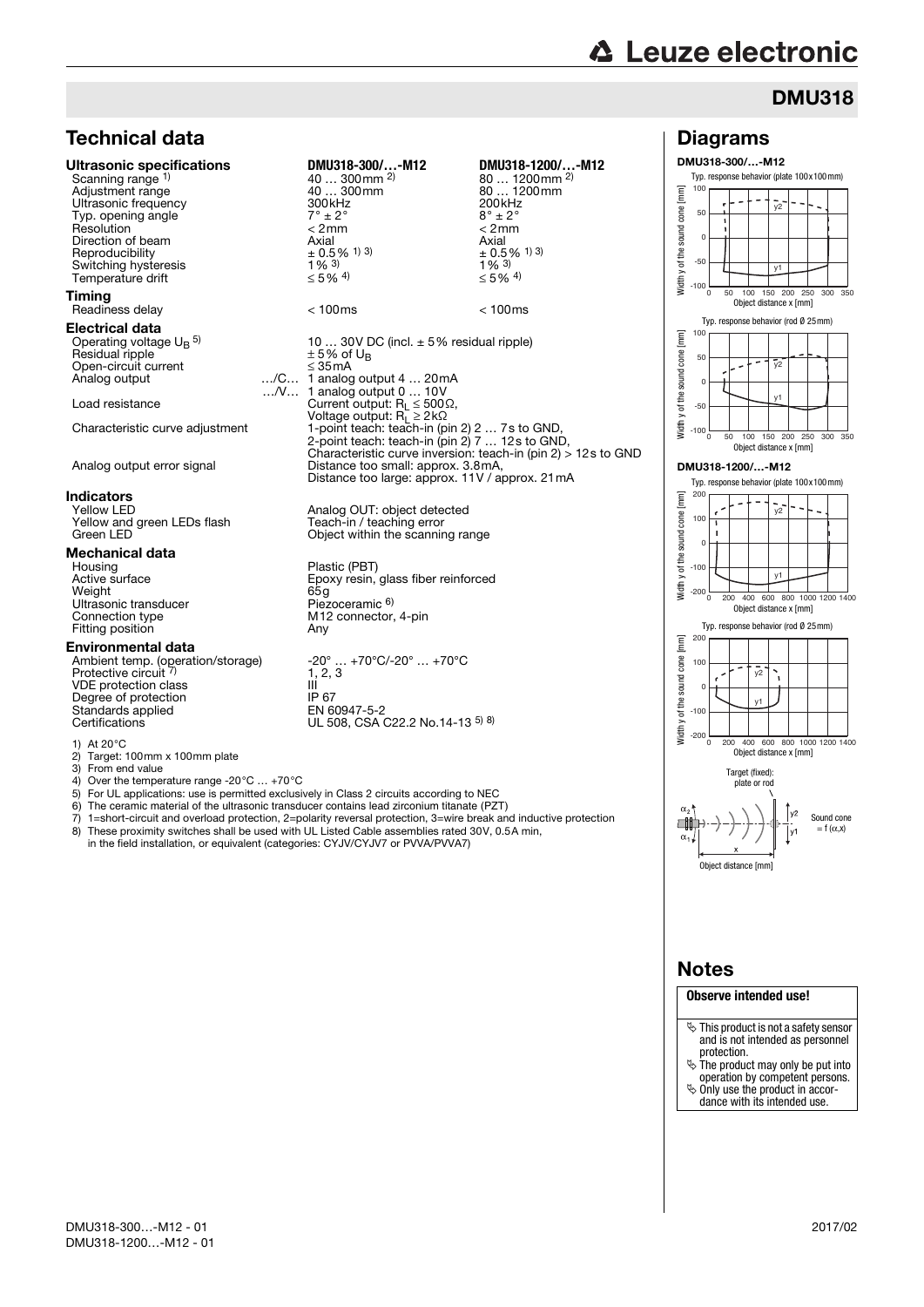# DMU318 Ultrasonic sensors with analog output

### Part number code

### **DMU 3 1 8 - 1 2 0 0 . 3 / C T -M1 2**

|               | <b>Operating principle</b>                                             |  |  |  |
|---------------|------------------------------------------------------------------------|--|--|--|
| <b>HTU</b>    | Ultrasonic sensor, scanning principle, with background suppression     |  |  |  |
| <b>DMU</b>    | Ultrasonic sensor, distance measurement                                |  |  |  |
| <b>RKU</b>    | Ultrasonic sensor, retro-reflective ultrasonic sensor principle        |  |  |  |
| <b>Series</b> |                                                                        |  |  |  |
| 318           | 318 series, cylindrical short M18 design                               |  |  |  |
|               | Scanning range in mm                                                   |  |  |  |
| 300           | 40300                                                                  |  |  |  |
| 1200          | 801200                                                                 |  |  |  |
|               | <b>Equipment (optional)</b>                                            |  |  |  |
| .3            | Teach button on the sensor                                             |  |  |  |
|               | Pin assignment of connector pin 4 / black cable wire (analog OUT/OUT1) |  |  |  |
| 4             | PNP output, NO contact preset                                          |  |  |  |
| P             | PNP output, NC contact preset                                          |  |  |  |
| 2             | NPN output, NO contact preset                                          |  |  |  |
| N             | NPN output, NC contact preset                                          |  |  |  |
| C             | Analog output 4  20 mA                                                 |  |  |  |
| V             | Analog output 0  10V                                                   |  |  |  |
|               | Pin assignment of connector pin 2 / white cable wire (Teach-IN)        |  |  |  |
| Τ             | Teach input                                                            |  |  |  |
|               | <b>Connection technology</b>                                           |  |  |  |
| M12           | M <sub>12</sub> connector, 4-pin                                       |  |  |  |

# Order guide

The sensors listed here are preferred types; current information at www.leuze.com.

|                                       | <b>Designation</b> | Part no. |
|---------------------------------------|--------------------|----------|
| Scanning range / Analog output        |                    |          |
| 40  300 mm / current output 4  20 mA  | DMU318-300/CT-M12  | 50136073 |
| 40  300 mm / voltage output 0  10 V   | DMU318-300/VT-M12  | 50136072 |
| 80  1200 mm / current output 4  20 mA | DMU318-1200/CT-M12 | 50136077 |
| 80  1200 mm / voltage output 0  10 V  | DMU318-1200/VT-M12 | 50136076 |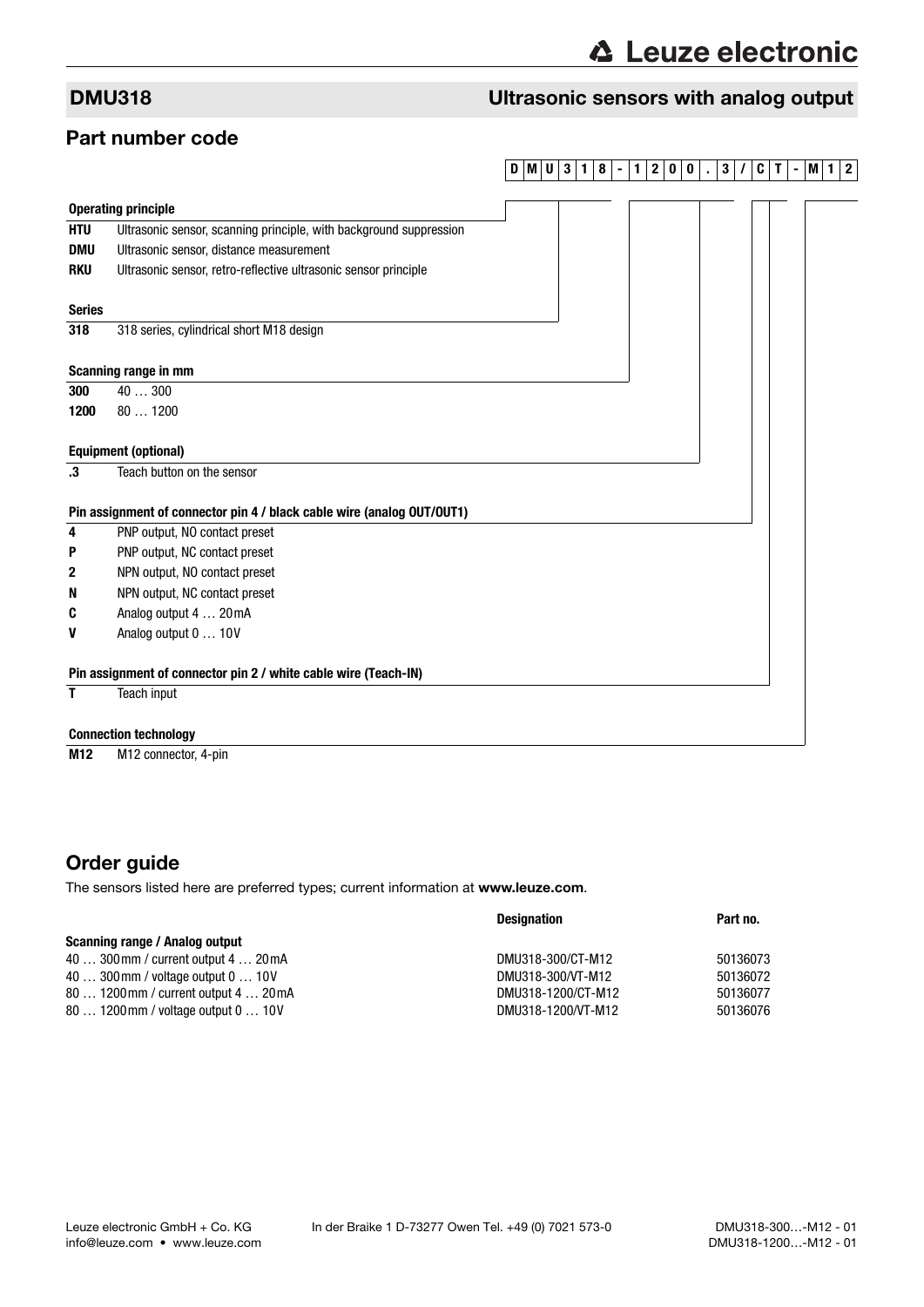### DMU318

## Device functions – analog output

### Analog output Analog OUT



### Note!

 $\bigcap$ Т

When setting the analog output (teach) via the teach input, one rising characteristic curve is always taught; with 2-point teach, independent of the selected object distances near/far. The characteristic output curve can be inverted, however.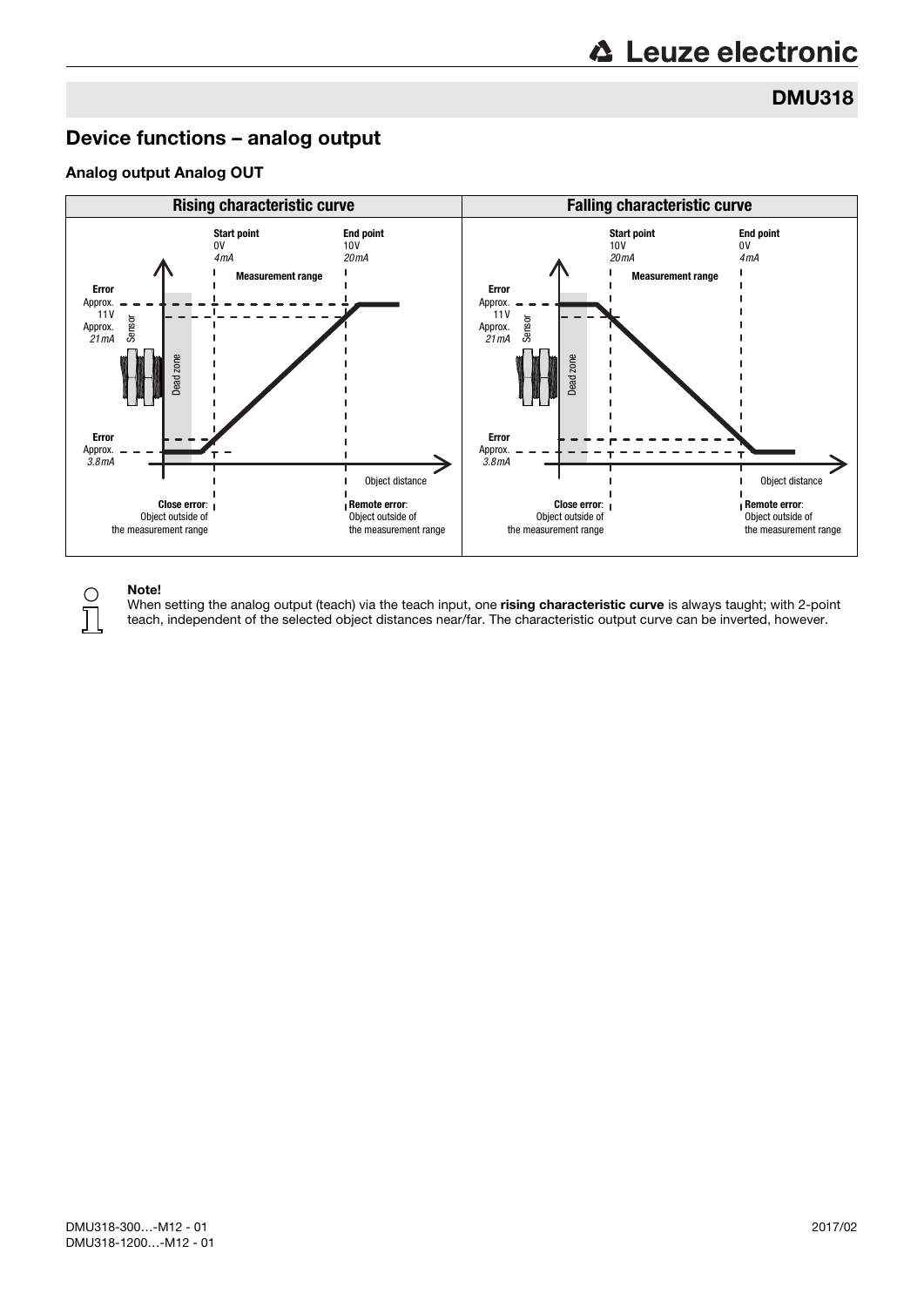### DMU318 Ultrasonic sensors with analog output

### Setting the analog output (teach) via the teach input

On delivery, the characteristic output curve of the sensor is set as a rising characteristic curve with spread over the entire scanning range: 4 … 20mA or 0 … 10V corresponds to an object distance of 40 … 300mm or 80 … 1200mm, respectively.

The analog output can be set by means of 1-point teach or 2-point teach.



Note!

When setting the analog output (teach) via the teach input, one rising characteristic curve is always taught; with 2-point teach, independent of the selected object distances near/far. The characteristic output curve can be inverted, however.

### 1-point teach of the analog output

By selecting an object distance within the scanning range, the characteristic curve of the analog output can be adjusted. Leuze Teach Adapter PA1/XTSX-M12 can be used for this purpose.

If an object is located outside of the taught measurement range, an error signal is output. A different analog signal is output here by the sensor for the errors "distance too close: object outside of the measurement range" and "distance too far: object outside of the measurement range".

| 1-point teach - rising characteristic curve                                                                                         |                                                                                                                                                     |  |  |  |
|-------------------------------------------------------------------------------------------------------------------------------------|-----------------------------------------------------------------------------------------------------------------------------------------------------|--|--|--|
| <b>1. Place</b> object at desired distance for the end point of the measurement range.                                              |                                                                                                                                                     |  |  |  |
| Note:                                                                                                                               | The minimum object distance for the end of the measurement range is as follows:<br>scanning range of 300 mm:70 mm<br>scanning range of 1200mm:200mm |  |  |  |
|                                                                                                                                     | 2. To adjust analog output Analog OUT, connect the teach-in input to GND for 2  7s until the yellow and green LEDs flash simultaneously at 3Hz.     |  |  |  |
| 3. The characteristic curve with plot rising from the start of the range (30 mm or 80 mm) to the set object distance was taught in. |                                                                                                                                                     |  |  |  |
|                                                                                                                                     | 4. Error-free teach: LED states acc. to "Technical data" -> "Indicators".                                                                           |  |  |  |
|                                                                                                                                     | <b>Faulty teach: green and yellow LEDs flash at 8Hz until an error-free teach is performed.</b>                                                     |  |  |  |
|                                                                                                                                     |                                                                                                                                                     |  |  |  |
|                                                                                                                                     |                                                                                                                                                     |  |  |  |

### 2-point teach of the analog output

By selecting 2 object distances within the scanning range, the characteristic curve of the analog output can be adjusted. Leuze Teach Adapter PA1/XTSX-M12 can be used for this purpose.

If an object is located outside of the taught measurement range, an error signal is output. A different analog signal is output here by the sensor for the errors "distance too close: object outside of the measurement range" and "distance too far: object outside of the measurement range".

| 2-point teach - rising characteristic curve                                                                                                                                       |  |  |
|-----------------------------------------------------------------------------------------------------------------------------------------------------------------------------------|--|--|
| <b>1. Position</b> the object at the first desired distance (near or far).                                                                                                        |  |  |
| 2. To adjust analog output Analog OUT, connect the teach-in input to GND for 7  12s                                                                                               |  |  |
| until the yellow and green LEDs flash alternately at 3Hz.                                                                                                                         |  |  |
| 3. The sensor remains in teach mode and the LEDs continue to flash.                                                                                                               |  |  |
| 4. Then <b>position</b> the object at the second desired distance (far or near).                                                                                                  |  |  |
| the minimum object distance between the start and end point of the measurement range<br>Note:<br>for a scanning range of 300mm is:30mm<br>for a scanning range of 1200mm is:120mm |  |  |
| 5. To complete the teach event, briefly connectthe Teach-IN input to GND again.                                                                                                   |  |  |
| The characteristic curve with rising plot from the near to the far object distance was taught in.                                                                                 |  |  |
| $ 6$ . Error-free teach: LED states acc. to "Technical data" $\rightarrow$ "Indicators".                                                                                          |  |  |
| <b>Faulty teach: green and yellow LEDs flash at 8Hz until an error-free teach is performed.</b>                                                                                   |  |  |